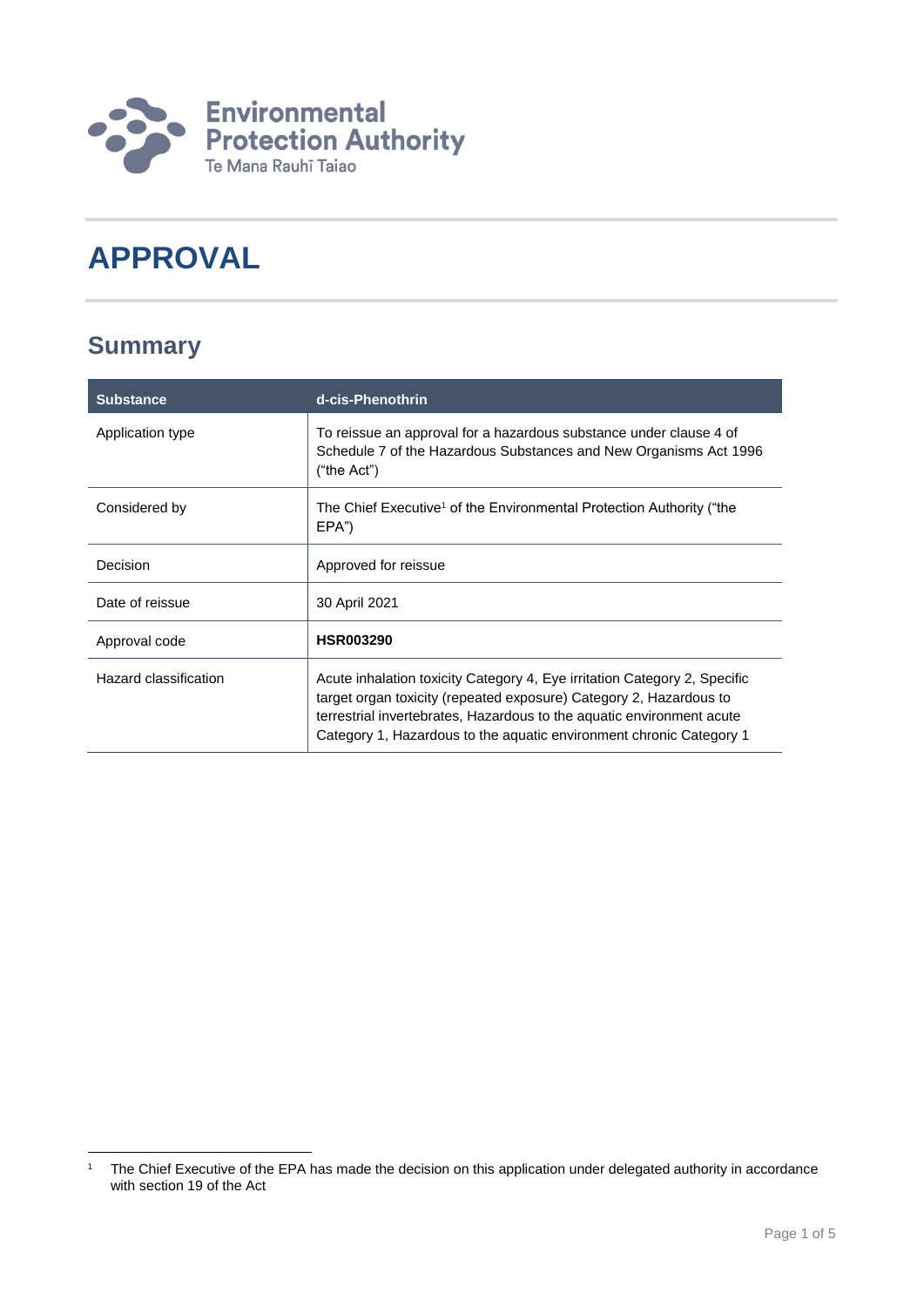### **Decision**

- 1.1. Pursuant to clause 4 of Schedule 7 of the Act, I have considered this approval to reissue.
- 1.2. I have considered the matters raised in sections 4 to 8 of the Act but, given the nature of the reissue is administrative, there are no further considerations required in order to achieve the purpose of the Act.
- 1.3. I consider it appropriate to reissue approval HSR003290 with the controls set out in the Appendix in accordance with clause 4 of Schedule 7 of the Act. Therefore the reissued approval is now made under section 29 of the Act, in accordance with clause 4(5) of Schedule 7, and Schedule 7 no longer applies to the reissued approval. Given the hazard classification system comes into effect from 30 April 2021, this decision will have effect from that date.
- 1.4. The transitional provisions of the Labelling Notice, Safety Data Sheets Notice and Packaging Notice apply to this reissued approval for the transitional period which begins on the date of reissue and ends on 30 April 2025.

Allearn Al

*Signed by:* **Date: 16 April 2021**

Dr Allan L Freeth **Chief Executive, EPA**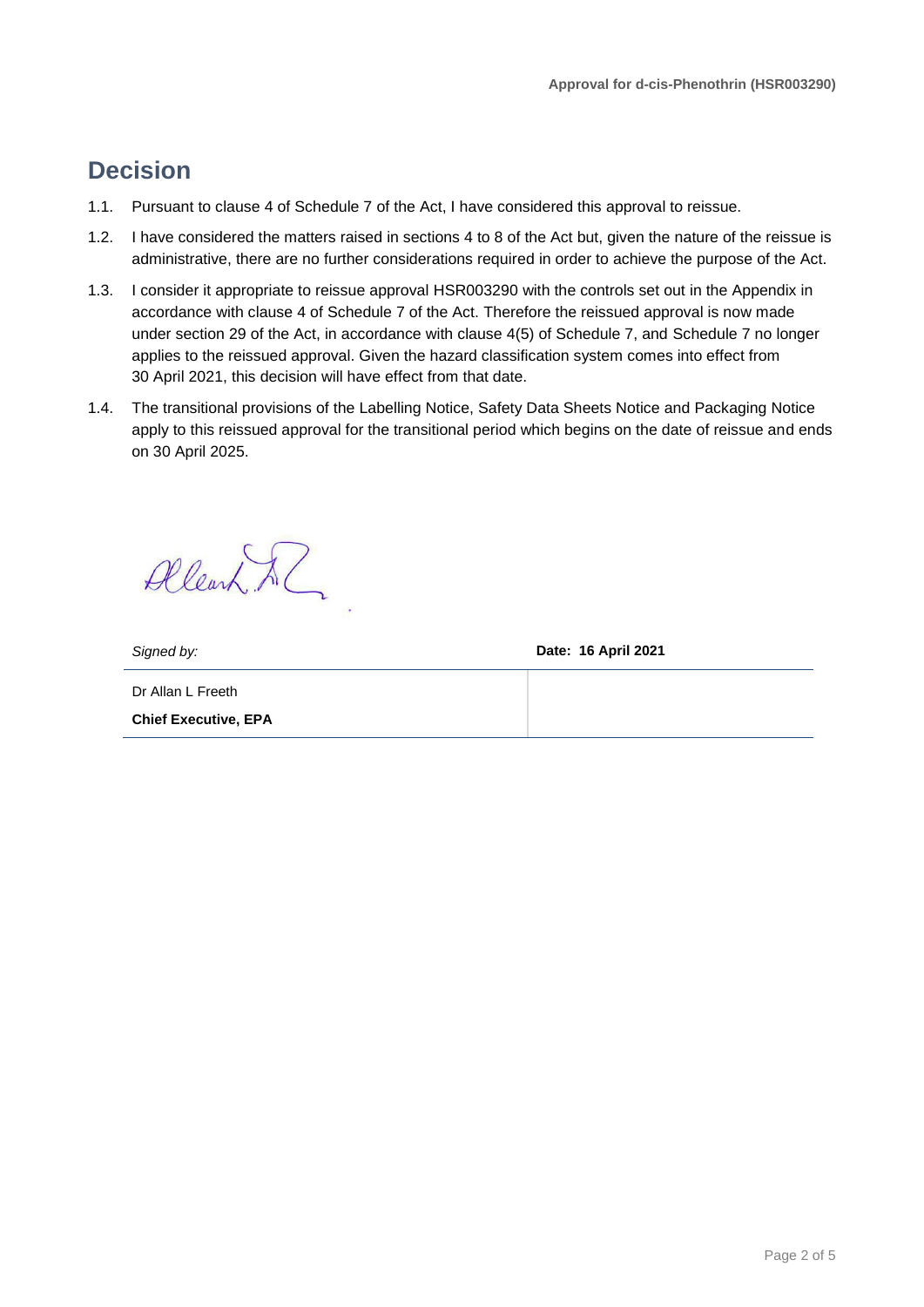## **Appendix: Controls applying to HSR003290**

### **Hazardous substances and new organisms (HSNO) default controls**

| <b>Control</b><br>code | <b>EPA Notice</b>                                         | <b>Notice / Part description</b>                                                               |
|------------------------|-----------------------------------------------------------|------------------------------------------------------------------------------------------------|
| LAB                    | Labelling Notice 2017                                     | Requirements for labelling of hazardous substances                                             |
| <b>PKG</b>             | Packaging Notice 2017                                     | Requirements for packaging of hazardous substances                                             |
| <b>SDS</b>             | Safety Data Sheets Notice 2017                            | Requirements for safety data sheets for hazardous<br>substances                                |
| <b>DIS</b>             | Disposal Notice 2017                                      | Requirements for disposing hazardous substances                                                |
| HPC <sub>1</sub>       | Hazardous Property Controls Notice<br>2017 Part 1         | <b>Preliminary provisions</b>                                                                  |
| HPC3                   | Hazardous Property Controls Notice<br>2017 Part 3         | Requirements for hazardous substances in a place<br>other than a workplace                     |
| HPC4A                  | <b>Hazardous Property Controls Notice</b><br>2017 Part 4A | Substances that are hazardous to the environment: Site<br>and storage controls                 |
| HPC4B                  | Hazardous Property Controls Notice<br>2017 Part 4B        | Use of substances that are hazardous to the<br>environment                                     |
| HPC4C                  | <b>Hazardous Property Controls Notice</b><br>2017 Part 4C | Qualifications required for application of substances<br>that are hazardous to the environment |

#### **HSNO additional controls and modifications to controls**

| <b>Control</b><br><b>Description</b>                                                                                                                 | Varied /<br><b>Additional</b><br><b>Control</b> | <b>Control</b> |                                                                                                                                                                                                                                                                                                                                                                                                                                                                                                                                                                                                                                                                                     |
|------------------------------------------------------------------------------------------------------------------------------------------------------|-------------------------------------------------|----------------|-------------------------------------------------------------------------------------------------------------------------------------------------------------------------------------------------------------------------------------------------------------------------------------------------------------------------------------------------------------------------------------------------------------------------------------------------------------------------------------------------------------------------------------------------------------------------------------------------------------------------------------------------------------------------------------|
| Active<br>ingredient<br>notification -<br>requirements<br>for<br>notification of<br>pesticide and<br>veterinary<br>medicine<br>active<br>ingredients | Additional<br>control                           | (1)<br>(2)     | Any person who-<br>manufactures or imports into New Zealand this hazardous<br>(a)<br>substance, which that person has not previously manufactured or<br>imported on or before 1 July 2006; or<br>had previously manufactured or imported this hazardous<br>(b)<br>substance on or before 1 July 2006, but that person has since<br>modified the manufacturing process or changed the source of<br>manufacture for that hazardous substance,<br>must provide to the Authority in writing the information required by<br>subclauses $(3)$ and $(4)$ .<br>The information required by subclause (1) must be provided—<br>in the case of a substance that is manufactured in New<br>(a) |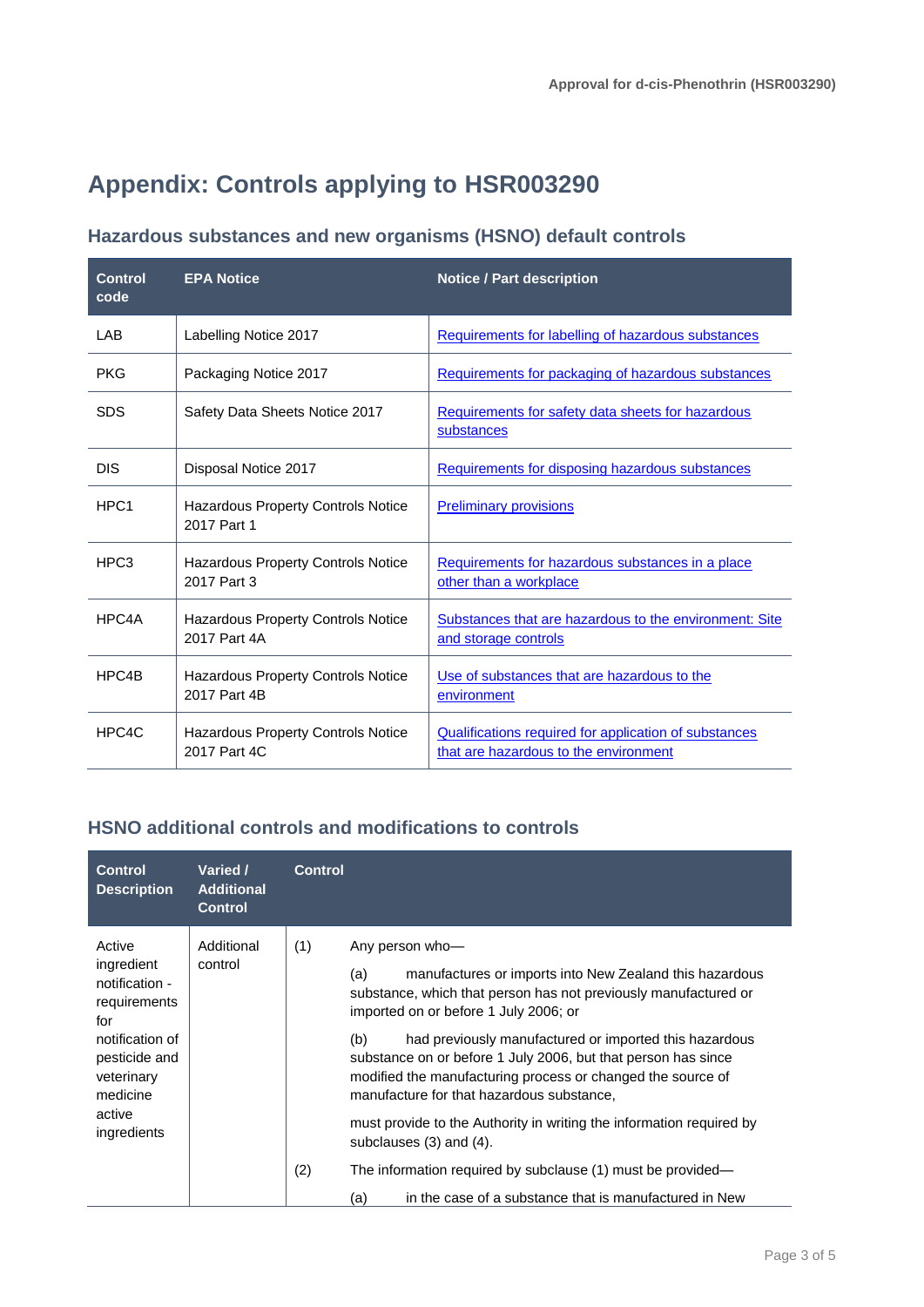| <b>Control</b><br><b>Description</b> | Varied /<br><b>Additional</b><br><b>Control</b> | <b>Control</b>  |                                                                                     |                                                                                                                                                                                                                                                                                                                                                                       |
|--------------------------------------|-------------------------------------------------|-----------------|-------------------------------------------------------------------------------------|-----------------------------------------------------------------------------------------------------------------------------------------------------------------------------------------------------------------------------------------------------------------------------------------------------------------------------------------------------------------------|
|                                      |                                                 |                 | in accordance with clause 1 of Schedule 3; or                                       | Zealand prior to that substance being sold to another person or used                                                                                                                                                                                                                                                                                                  |
|                                      |                                                 |                 | (b)<br>Zealand, prior to that substance being imported; and                         | in the case of a substance that is imported into New                                                                                                                                                                                                                                                                                                                  |
|                                      |                                                 |                 | (c)<br>applies-                                                                     | in the case of a substance to which subclause $(1)(b)$                                                                                                                                                                                                                                                                                                                |
|                                      |                                                 |                 | (i)<br>source of manufacture is changed; and                                        | each and every time the manufacturing process or                                                                                                                                                                                                                                                                                                                      |
|                                      |                                                 |                 | (ii)<br>provided to the Authority.                                                  | include equivalent information for the substance<br>that was produced by the manufacturing process before it<br>was modified, or supplied by the previous source of<br>manufacture, if such information has not previously been                                                                                                                                       |
|                                      |                                                 | (3)             | The information to be provided is-                                                  |                                                                                                                                                                                                                                                                                                                                                                       |
|                                      |                                                 |                 | (a)                                                                                 | the name and address of the manufacturer of the substance;                                                                                                                                                                                                                                                                                                            |
|                                      |                                                 |                 | (b)                                                                                 | the specification of the substance including either-                                                                                                                                                                                                                                                                                                                  |
|                                      |                                                 |                 | (i)<br>to support this; or                                                          | the full name, including relevant citation, of the<br>national and/or international standard(s) set by an<br>international scientific or regulatory body recognised by the<br>Authority with which the substance complies, and evidence                                                                                                                               |
|                                      |                                                 |                 | (ii)                                                                                | the manufacturer's specifications including purity of<br>the hazardous substance, isomeric ratio where applicable,<br>maximum impurity content and evidence to support these,<br>including details of analytical methods used. Where the<br>substance is produced at more than one manufacturing site,<br>this information must be provided for each site separately; |
|                                      |                                                 |                 | (c)<br>relationship to the active component—                                        | the identity of any impurity, its origin, and the nature of its                                                                                                                                                                                                                                                                                                       |
|                                      |                                                 |                 | (i)<br>present at a concentration of 10 g/kg or more;                               | in the case of this substance, when the impurity is                                                                                                                                                                                                                                                                                                                   |
|                                      |                                                 |                 | the identity of any impurity that is known to be of<br>(d)<br>the active component- | toxicological concern, its origin, and the nature of its relationship to                                                                                                                                                                                                                                                                                              |
|                                      |                                                 |                 | (i)<br>present at a concentration of less than 10 g/kg.                             | in the case of this substance, when the impurity is                                                                                                                                                                                                                                                                                                                   |
|                                      |                                                 | (4)<br>include- |                                                                                     | Information on an impurity that is required under subclause (3) must                                                                                                                                                                                                                                                                                                  |
|                                      |                                                 |                 | its chemical name;<br>(a)                                                           |                                                                                                                                                                                                                                                                                                                                                                       |
|                                      |                                                 |                 | (b)<br>and                                                                          | its Chemical Abstract Service Registry number (if available);                                                                                                                                                                                                                                                                                                         |
|                                      |                                                 |                 | its maximum concentration in the substance.<br>(c)                                  |                                                                                                                                                                                                                                                                                                                                                                       |